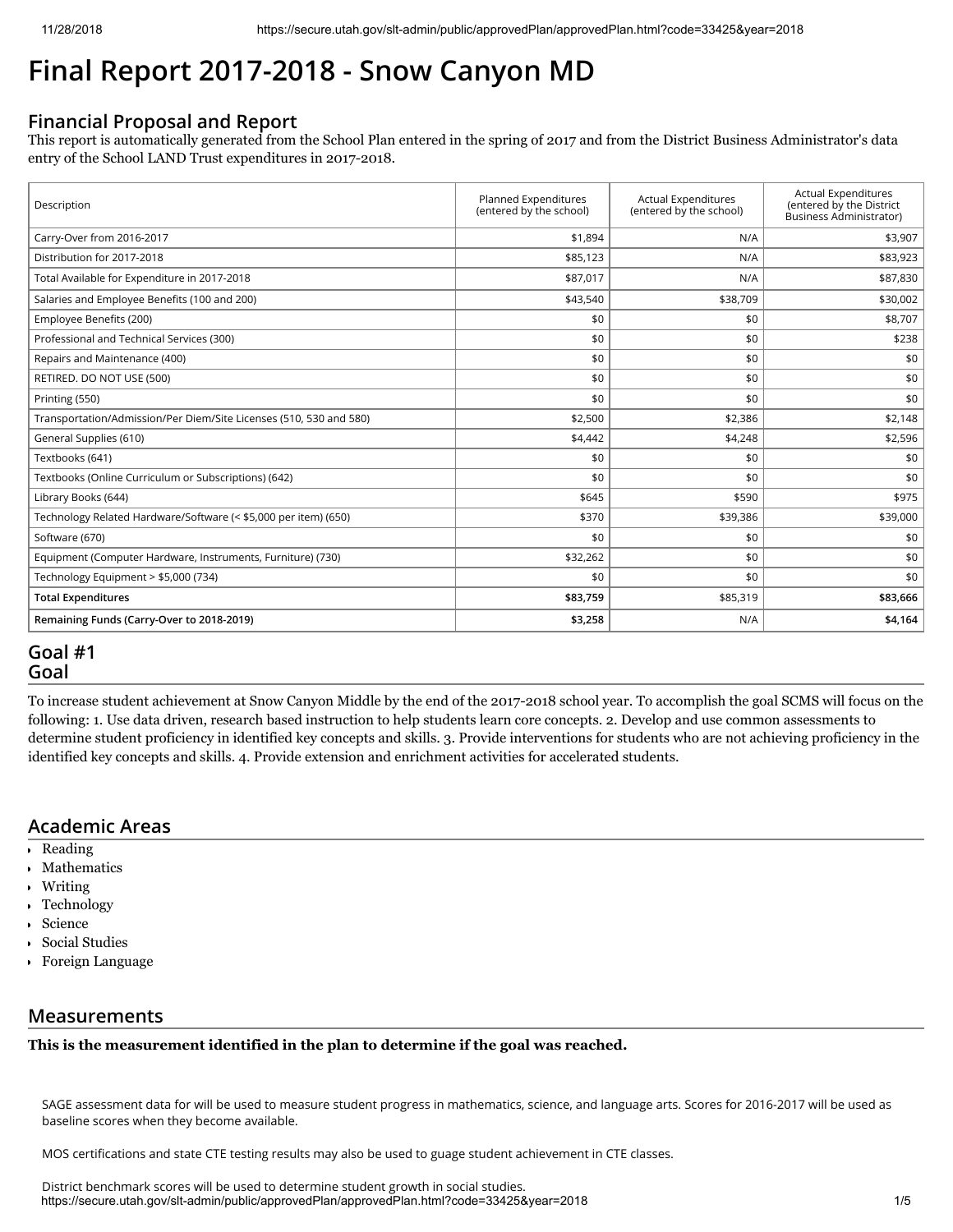#### 11/28/2018 https://secure.utah.gov/slt-admin/public/approvedPlan/approvedPlan.html?code=33425&year=2018

School developed common formative assessments will also be used to measure student progress in all subject areas.

#### **Please show the before and after measurements and how academic performance was improved.**

Whole School:

Sage Proficiency for the 2017-2018 School Year for the 9th grade class, 8th grade class and whole school with comparison to each group's proficiency from the 2016 - 2017 school year:

| Whole School: | Language Arts: 46% Proficient: Previous Year: 47% | Change: -1%            | MGP: 48  |
|---------------|---------------------------------------------------|------------------------|----------|
| Math:         | 48% Proficient: Previous year: 48%                | Change: 0%             | MGP: 47  |
| Science:      | N/A Proficient: Previous Year: 59%                | Change: N//A% MGP: N/A |          |
| 9th Grade:    | Language Arts: 49% Proficient: Previous Year: 42% | Change: 7%             | MGP: 54  |
| Math:         | 49% Proficient: Previous year: 46%                | Change: 3%             | MGP: 47  |
| Science:      | 59% Proficient: Previous Year: 55%                | Change: 4%             | MGP: N/A |
| 8th Grade:    | Language Arts: 43% Proficient: Previous Year: 50% | Change: -7%            | MGP: 43  |
| Math:         | 46% Proficient: Previous year: 57%                | Change: -11%           | MGP: 46  |
| Science:      | N/A Proficient: Previous Year: 73%                | Change: N/A            | MGP: N/A |

| Social Studies Benchmark Comparison Fall |     | Spring | Growth |
|------------------------------------------|-----|--------|--------|
| 8th Grade History:                       | 46% | 86%    | 40%    |

Spanish One School Bench Mark Comparison: Average Fall Score: 12% correct Average Spring Score: 82% correct

DLI/AP Spanish

26 of our 9th grade students took the AP Spanish Test: 23 passed and earned college credit.

Proficiency rate for 9th grade CTE students. Complete CTE Data 501 Tested 396 Proficient 79% Proficiency

| Computer Tech:                                | 83 Tested  | 42 Proficient  | 51% Proficiency * |
|-----------------------------------------------|------------|----------------|-------------------|
| Word Processing:                              | 30 Tested  | 12 Proficient  | 40% Proficiency   |
| Manufacturing Tech: 122 Tested 110 Proficient |            |                | 90% Proficiency   |
| Food and Nutrition:                           | 215 Tested | 182 Proficient | 85% Proficiency   |
| Apparel Design:                               | 51 Tested  | 50 Proficient  | 98% Proficiency   |

\*SCMS Computer Tech students focused on the Microsoft Office Specialist Certification and have achieved the following: MOS Certification 966 Tested 871 Certified 90% Certification Rate

Additionally 100 Common Formative Assessments were administered school wide during the 2017-2018 school year. 89% initial proficiency was reported on the assessments. After intervention were completed, 97% proficiency was reported.

SCMS had a 97% course pass rate for the 2017-2018 school year.

# **Action Plan Steps**

### **This is the Action Plan Steps identified in the plan to reach the goal.**

Step 1. Equip the school with the following instructional resources and supplies and technology.

\$5569 for science lab equipment.

\$645 for classroom sets of novels for language arts.

\$370 for Scholastic Scope magazine subscriptions.

\$30720 for Chromebooks, with licenses, digital projectors with mounting brackets, printers, graphing calculators and computers and other additional equipment and furniture.

focuses listed in our goal.<br>https://secure.utah.gov/slt-admin/public/approvedPlan/approvedPlan.html?code=33425&year=2018 Step 2. Provide collaboration time to PLC teams to develop and refine guaranteed viable curriculum, plan effective instruction, develop common formative assessments and analyze assessment data. Core (math, science, language arts) teams will be allotted one day each quarter for additional collaboration time. All other teams will be allotted one day during the year for additional collaboration time. This step will support all of the academic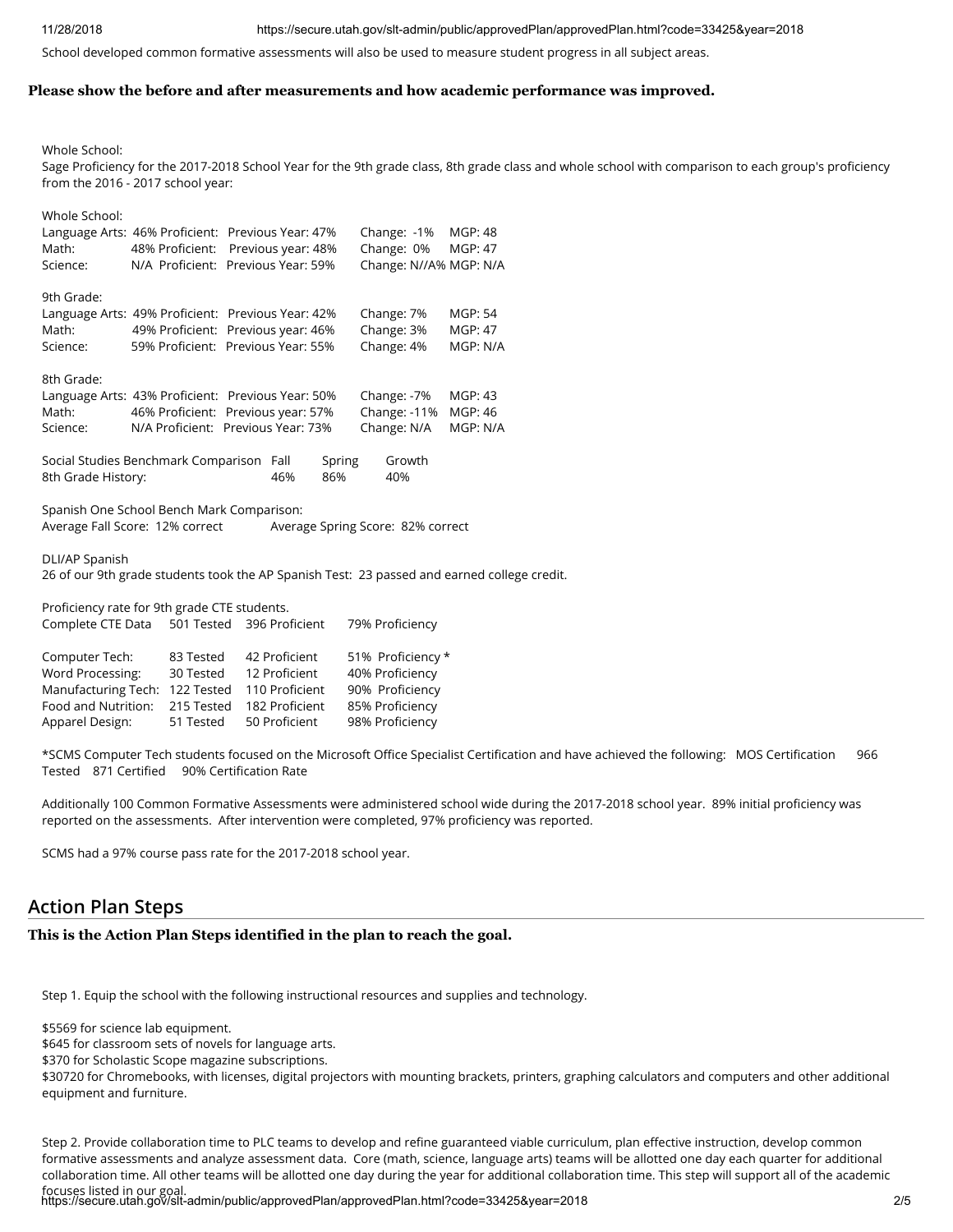11/28/2018 https://secure.utah.gov/slt-admin/public/approvedPlan/approvedPlan.html?code=33425&year=2018

\$6880 to provide substitutes or stipends for team collaboration time \$2500 for professional development conferences or training with associated travel expenses

Step 3. Develop, implement and monitor tiered intervention systems to help students who are not progressing academically and provide additional class periods of honors classes for students who are prepared for a more rigorous curriculum.

\$6160 to supplement salary for para-professionals to administer and monitor different aspects of the advisory/intervention program.

\$5,000 to supplement paraprofessional salary for the GRASP intervention program. \$25,500 to provide additional class sections in honors math, language arts and geography classes (other subjects may be considered for additional

sections if it is determined that they have a greater need then the courses listed above).

# **Please explain how the action plan was implemented to reach this goal.**

Step #1

To fulfill this goal the following technology resources were purchased for student/teacher use in the school: 126 Chromebooks with licenses 1 Chromebook cart to house a new set of Chromebooks 2 Epson document cameras 1 Epson projector 67 Texas Instruments 84 Graphing Calculators 5 HP LaserJet Printers 7 Dell OptiPlex Computers 5 Go Temp Monitors 7 Go Motion Monitors

A variety of science lab equipment (beakers, flasks, safety glasses, thermometers etc.)

These devices and resources were used by students in both grades for work in multiple subjects. The devices were also used by students to monitor their individual academic progress during homeroom and intervention classes.

The following instructional supplies and resources were also purchased: 2 classroom sets of the novel The Rent Collector 35 subscriptions to Scholastic Scope magazine

Step #2

Teachers from language arts, math, science, special education, PE and social studies departments took advantage of collaboration day opportunities during the year. A total of 56 days were provided either with substitutes during the school year or through stipends for work days during the summer. Teachers used these days to develop curriculum, plan instruction and assessment, work on intervention tools and collaborate with departments from other schools. The breakdown of days used by department is as follows:

| Mathematics:   | 15 days |  |  |
|----------------|---------|--|--|
| Language Arts: | 12 days |  |  |
| Science:       | 10 days |  |  |
| CTE:           | 3 days  |  |  |
| Special Ed:    | 7 days  |  |  |
| PE:            | 4 days  |  |  |
| Leadership:    | 5 days  |  |  |
|                |         |  |  |

In addition to the collaboration days provided, teachers and administrators were supported with travel and lodging costs to several conferences and professional development activities during the year. In some cases the cost of the conference registration was funded through other methods and only portions of the expenses such as travel or accommodations were paid for with Trust-Land funds. The conferences and professional development activities attended were as follows:

AP Testing Conference - District car and per diem expenses UAFCS Conference - Lodging and mileage per diem expenses Assistant Principals conference - mileage and lodging expenses USTA (Science) Conference - lodging and expenses State Administrators Conference: 2 staff members - lodging and per diem expenses

Step #3

Develop and implement tiered intervention system to help students who are not having academic success.

The GRASP program enrolled 58 students at various points during the 2017-2018 school year. 9th Grade students enrolled in GRASP passed 97% of their courses during the year. 8th Grade students enrolled in GRASP passed 85% of their courses during the year.

The Learning Strategies program enrolled 63 students during the 2017-2018 school year.<br>https://social.social.gov.shtml?com/approved\_interpreted international code=33/5/5241\_12012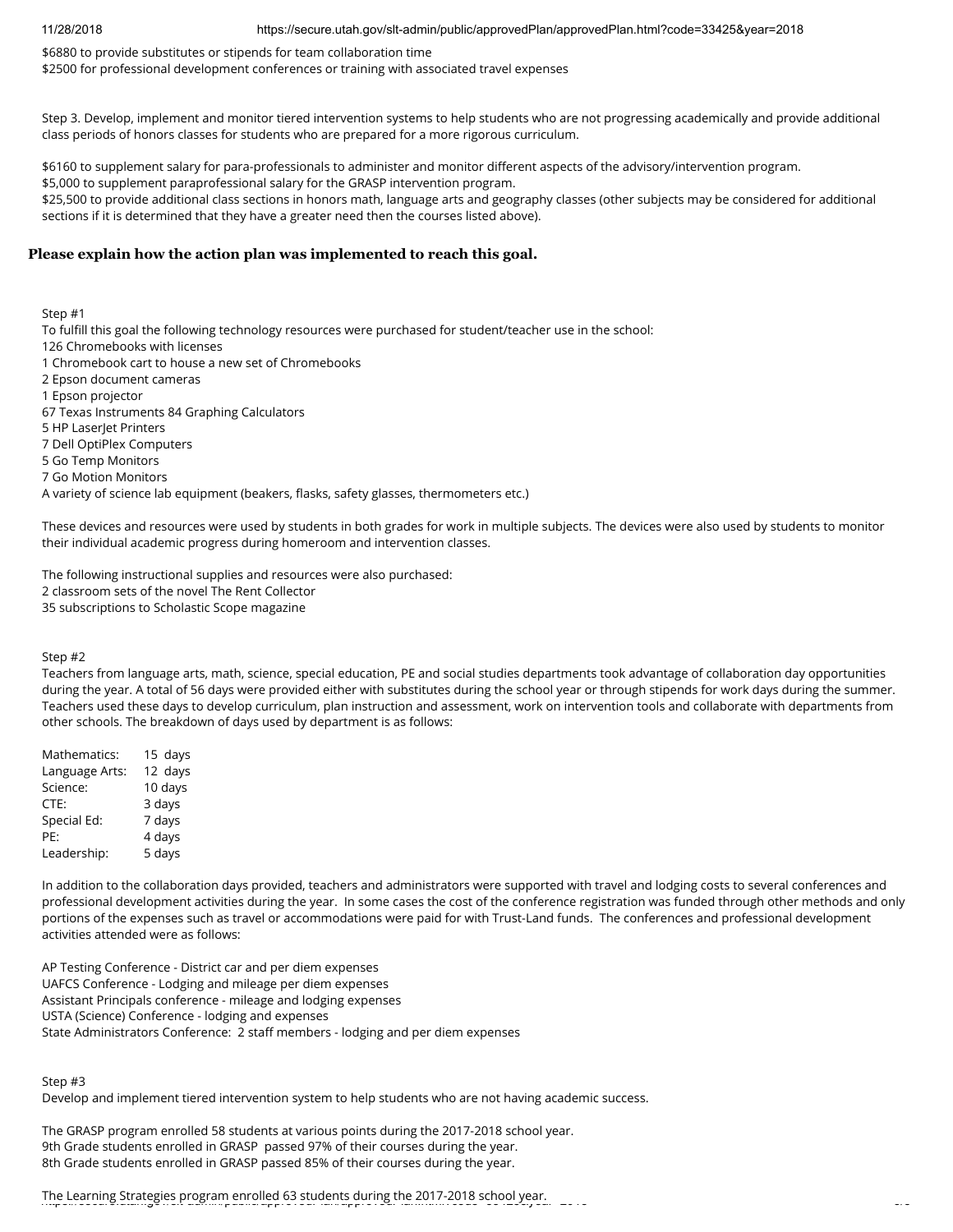11/28/2018<br>9th Grade students enrolled in Learning Strategies passed 95% of their courses during the year. 8th Grade students enrolled in Learning Strategies passed 91% of their courses during the year.

The online/blended classroom enrolled 87 students during the 2017-2018 school year. SCMS students earned 49 original credit.

Students took courses in Spanish, Child Development, Math, PE, French, Drawing, Orientation and Exploration, Keyboarding Application, Digital Literacy, Business Office Specialist, Art History, and Entrepreneurship.

Through State -Trustlands funding, paraprofessionals spent approximately 14 hours a week providing student support services during intervention and class time. The paraprofessional provided one on one or small group support with students or monitored students who did not need additional help so that classroom teachers could work with students in small groups or one on one for targeted, specific interventions. A total of 15,231 interventions were documented during the 2017 - 2018 school year. As a whole, SCMS students passed 97% of their classes during the 2017-2018 school year. Much of this success can be attributed to the intervention system that was implemented at the school. The paraprofessionals played an integral role in the success of that program.

# **Behavioral Component**

| Category                                                  | Description                                                                                                                                                                                                                                                                                                                                                                                                                                                                                                                                                                                                             | Final<br>Explanation |
|-----------------------------------------------------------|-------------------------------------------------------------------------------------------------------------------------------------------------------------------------------------------------------------------------------------------------------------------------------------------------------------------------------------------------------------------------------------------------------------------------------------------------------------------------------------------------------------------------------------------------------------------------------------------------------------------------|----------------------|
| Behavioral/Character<br>Education/Leadership<br>Component | The GRASP program focuses on students who have personal and emotional issues in their lives which become significant barriers to their<br>academic achievement. The program provides extra academic support to these students in all subject areas. The program also teaches<br>students life skills such as respect, discipline, organization, communication, and goal setting to help overcome the barriers that are inhibiting<br>their academic progress, \$5,000 dollars will be spent from the Salaries and Benefits category to supplement the salary of the Full time<br>Paraprofessional who runs the program. | As<br>Described      |

# **Expenditures**

| Category                                                                 | Description                                                                                                                                                                                                                                                                                                                                                                                                                                                                                    | Estimated<br>Cost | Actual<br>Cost | <b>Actual Use</b>                                                                                                                                                                                                                           |
|--------------------------------------------------------------------------|------------------------------------------------------------------------------------------------------------------------------------------------------------------------------------------------------------------------------------------------------------------------------------------------------------------------------------------------------------------------------------------------------------------------------------------------------------------------------------------------|-------------------|----------------|---------------------------------------------------------------------------------------------------------------------------------------------------------------------------------------------------------------------------------------------|
| Salaries and Employee<br>Benefits (100 and 200)                          | 25,500 dollars will be allotted for teacher salaries to teach additional class periods. 6,880 will<br>be allotted to extend para-professional hours to assist during intervention time. 6,160 dollars<br>will be allotted to pay substitutes or stipends for teacher collaboration days. 5,000 dollars will<br>be allotted to supplement the salary of the full time paraprofessional who runs the GRASP<br>program (this expenditure is also noted in the Behavioral component of this plan). | \$43,540          | \$38,709       | As Described                                                                                                                                                                                                                                |
| Transportation/Admission/Per<br>Diem/Site Licenses (510, 530<br>and 580) | 2500 dollars will be allotted for employee professional training opportunities including<br>registration fees, travel, lodging and per diem costs.                                                                                                                                                                                                                                                                                                                                             | \$2,500           | \$2,386        | As Described                                                                                                                                                                                                                                |
| General Supplies (610)                                                   | 4442 dollars will be allotted for science lab equipment and supplies                                                                                                                                                                                                                                                                                                                                                                                                                           | \$4,442           | \$4,248        | As Described                                                                                                                                                                                                                                |
| Library Books (644)                                                      | 645 dollars will be allotted for classroom sets of novels for language arts classes.                                                                                                                                                                                                                                                                                                                                                                                                           | \$645             | \$590          | As Described                                                                                                                                                                                                                                |
| Technology Related<br>Hardware/Software (< \$5,000<br>per item) (650)    | 370 dollars will be allotted for subscriptions to 'Scholastic Scope' magazine for language arts<br>classes.                                                                                                                                                                                                                                                                                                                                                                                    | \$370             | \$39,386       | As Described Note: 39,001<br>was budgeted for account<br>730, however when spent it<br>was entered into account<br>650. I was advised to put<br>the expenditure in account<br>650 rather than 730 due to<br>the nature of the<br>purchases. |
| Equipment (Computer<br>Hardware, Instruments,<br>Furniture) (730)        | 32262 dollars will be allotted for Equipment such as Chromebooks (including licenses),<br>Projectors (including mounting brackets), printers, graphing calculators, computers,<br>headphones, classroom furniture etc.                                                                                                                                                                                                                                                                         | \$32,262          | \$0            | As Described                                                                                                                                                                                                                                |
|                                                                          | Total:                                                                                                                                                                                                                                                                                                                                                                                                                                                                                         | \$83,759          | \$85,319       |                                                                                                                                                                                                                                             |

# **Increased Distribution (and Unplanned Expenditures)**

#### **The school plan describes how additional funds exceeding the estimated distribution would be spent. This is the description.**

Any increased additional funds will be used to further accomplish Goal #1 of the action plan in the following ways. 1. To purchase additional equipment (Chromebooks, computers, projectors, printers, lab equipment, furniture and supplies etc.) 2. To pay expenses for teachers to attend professional conferences, workshops, training sessions etc. that are focused the PLC processes (guaranteed viable curriculum, effective instructional strategies, assessment, intervention or enrichment) that will help to improve student academic success. 3. To provide additional employee salary or benefits to pay for additional classes or support during intervention time in our school.

**Description of how any additional funds exceeding the estimated distribution were actually spent.**